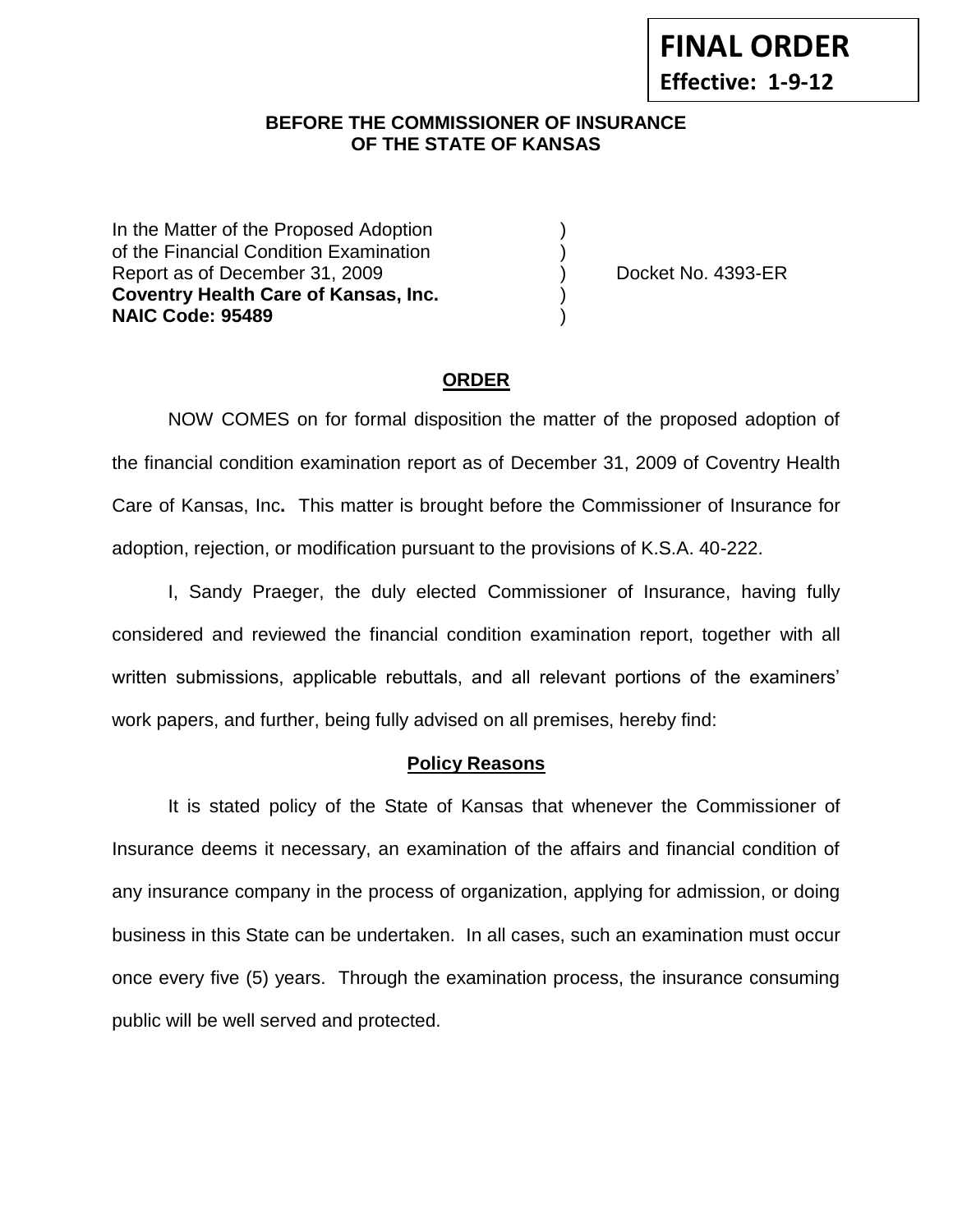#### **Findings of Fact**

1. The Commissioner of Insurance has jurisdiction over this matter pursuant to K.S.A. 40-222.

2. An examination of Coventry Health Care of Kansas, Inc**.** was undertaken by the Kansas Insurance Department and was completed on October 14, 2011.

3. The examiner-in-charge tendered and filed with the Kansas Insurance Department a verified written report of the examination within thirty (30) days following completion of the examination, to wit, on October 18, 2011.

4. Following receipt of the verified report, the Kansas Insurance Department transmitted the report to Coventry Health Care of Kansas, Inc. on October 18, 2011, with a duly executed notice advising the company of its opportunity to prepare and submit to the Kansas Insurance Department a written submission or rebuttal with respect to any and all matters contained in the report Coventry Health Care of Kansas, Inc. was further advised that any written submission or rebuttal needed to be filed with the Kansas Insurance Department no later than thirty (30) days after receipt of the verified report.

5. Coventry Health Care of Kansas, Inc. filed a written acceptance of the verified report on November 15, 2011.

6. Based upon the written submission tendered, Coventry Health Care of Kansas, Inc. took no exceptions to matters contained in the verified report.

7. Within thirty (30) days of the end of the time period allowed for written submission or rebuttal, the Commissioner of Insurance fully reviewed the report,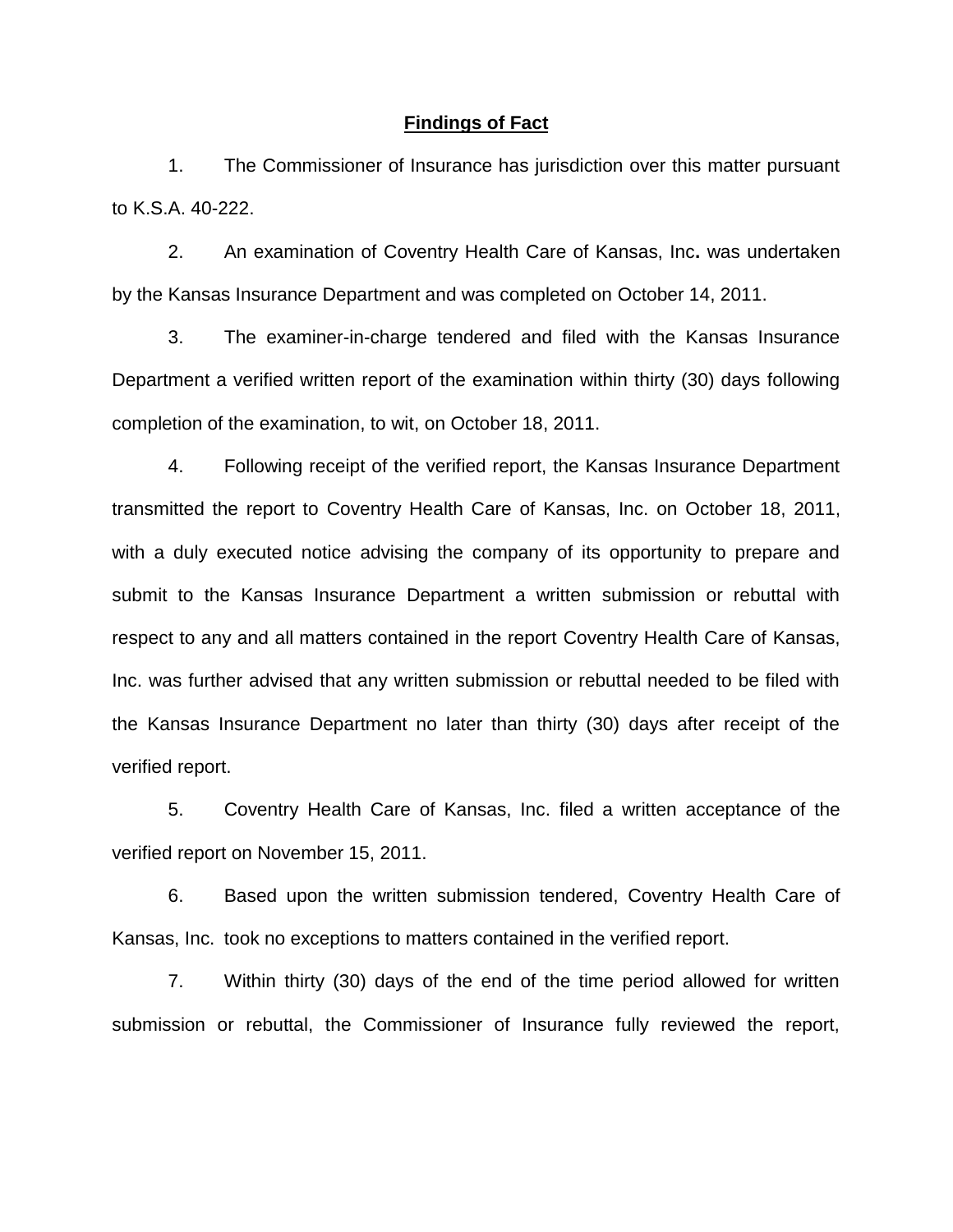together with all written submissions and rebuttals provided by Coventry Health Care of

Kansas, Inc. The Commissioner of Insurance further reviewed all relevant workpapers.

8. No other written submissions or rebuttals were submitted by Kansas

Automobile Dealers Workers' Compensation Fund.

## **Conclusion of Law**

9. K.S.A. 40-222(k)(2) provides:

"Within 30 days of the end of the period allowed for the receipt of written submissions or rebuttals, the commissioner shall fully consider and review the report, together with any written submissions or rebuttals and any relevant portions of the examiners workpapers and enter an order:

- (A) Adopting the examination report as filed or with modification or corrections. If the examination report reveals that the company is operating in violation of any law, regulation or prior order of the commissioner, the commissioner may order the company to take any action the commissioner considers necessary and appropriate to cure such violations; or
- (B) rejecting the examination report with directions to the examiners to reopen the examination for purposes of obtaining additional data, documentation or information, and refiling pursuant to subsection (k); or
- (C)call and conduct a fact-finding hearing in accordance with K.S.A. 40- 281 and amendments thereto for purposes of obtaining additional documentation, data, information and testimony."
- 10. Based upon the Findings of Fact enumerated in paragraphs #1 through #8

above, the financial condition examination report as of December 31, 2009 of Coventry

Health Care of Kansas, Inc. should be adopted.

### **IT IS THEREFORE, BY THE COMMISSIONER OF INSURANCE, ORDERED THAT:**

1. The financial condition examination report as of December 31, 2009 of

Coventry Health Care of Kansas, Inc. hereby is adopted.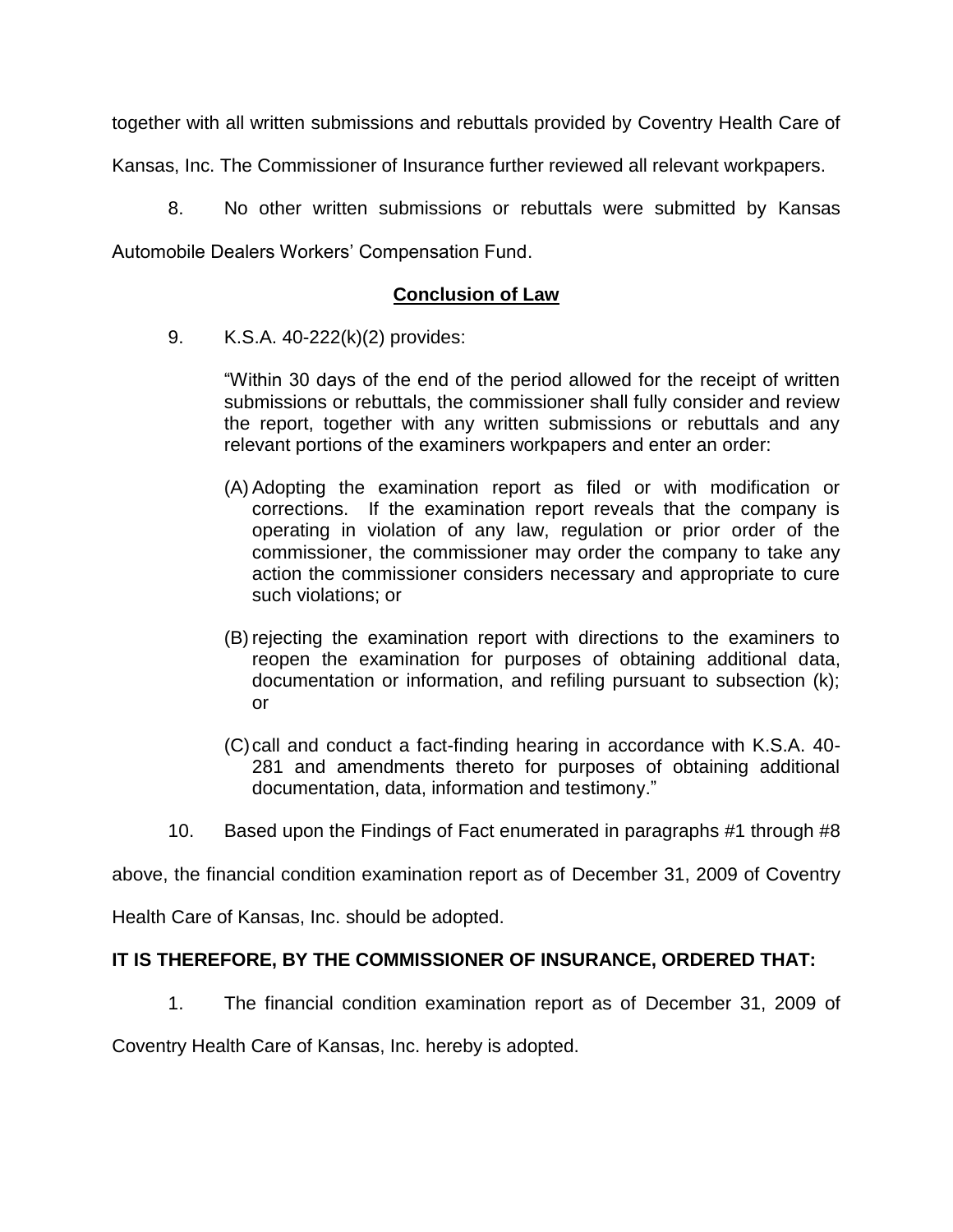2. The Commissioner of Insurance retains jurisdiction over this matter to issue any and all further Orders deemed appropriate or to take such further action necessary to dispose of this matter.

**IT IS SO ORDERED THIS \_\_21st\_\_ DAY OF DECEMBER, 2011 IN THE CITY OF TOPEKA, COUNTY OF SHAWNEE, STATE OF KANSAS.**



\_/s/ Sandy Praeger\_\_\_\_\_\_\_\_\_\_\_\_\_\_\_\_ Sandy Praeger Commissioner of Insurance By: \_/s/ Zachary J.C. Anshutz\_\_\_\_\_\_\_\_\_\_\_ Zachary J. C. Anshutz

General Counsel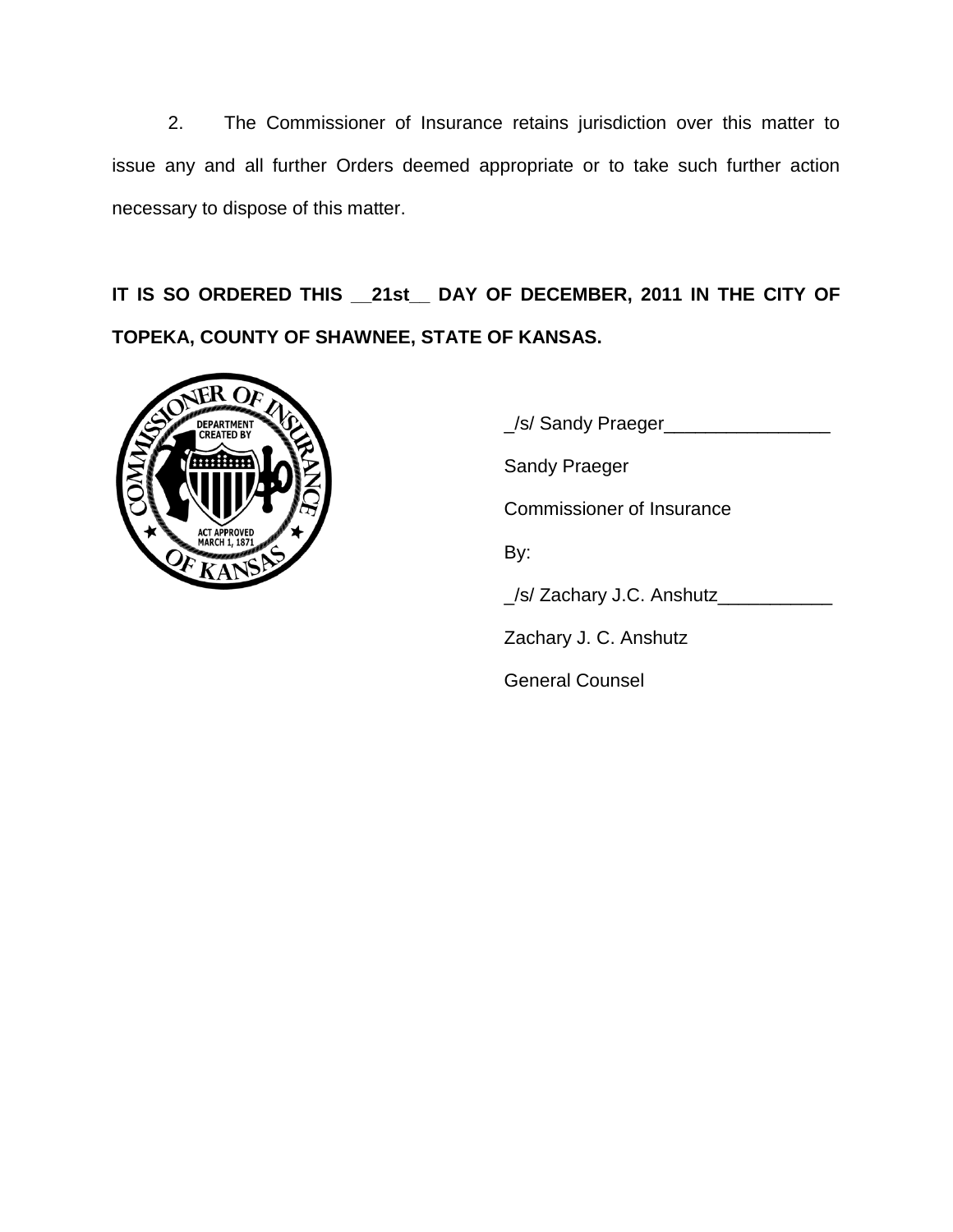# **NOTICE OF RIGHTS TO HEARING AND REVIEW**

# **Within fifteen (15) days of the date of service of this Order,** Coventry Health

Care of Kansas, Inc. may submit a written request for a hearing pursuant to K.S.A. 77-

537 and K.S.A. 77-542. Any request for a hearing should be addressed to the following:

Zachary J.C. Anshutz, General Counsel Kansas Insurance Department 420 S.W. 9<sup>th</sup> Street Topeka, Kansas 66612

If a hearing is requested, the Kansas Insurance Department will serve notice of

the time and place of the hearing and information on procedures, right of representation,

and other rights of parties relating to the conduct of the hearing.

**If a hearing is not requested in the time and manner stated above, this** 

**Order shall become effective as a Final Order, without further notice, upon the** 

**expiration of time for requesting a hearing.** In the event Coventry Health Care of

Kansas, Inc. files a Petition for Judicial Review, pursuant to K.S.A. 77-613(e), the

agency officer to be served on behalf of the Kansas Insurance Department is

Zachary J.C. Anshutz, General Counsel Kansas Insurance Department 420 S.W.  $9<sup>th</sup>$  Street Topeka, Kansas 66612